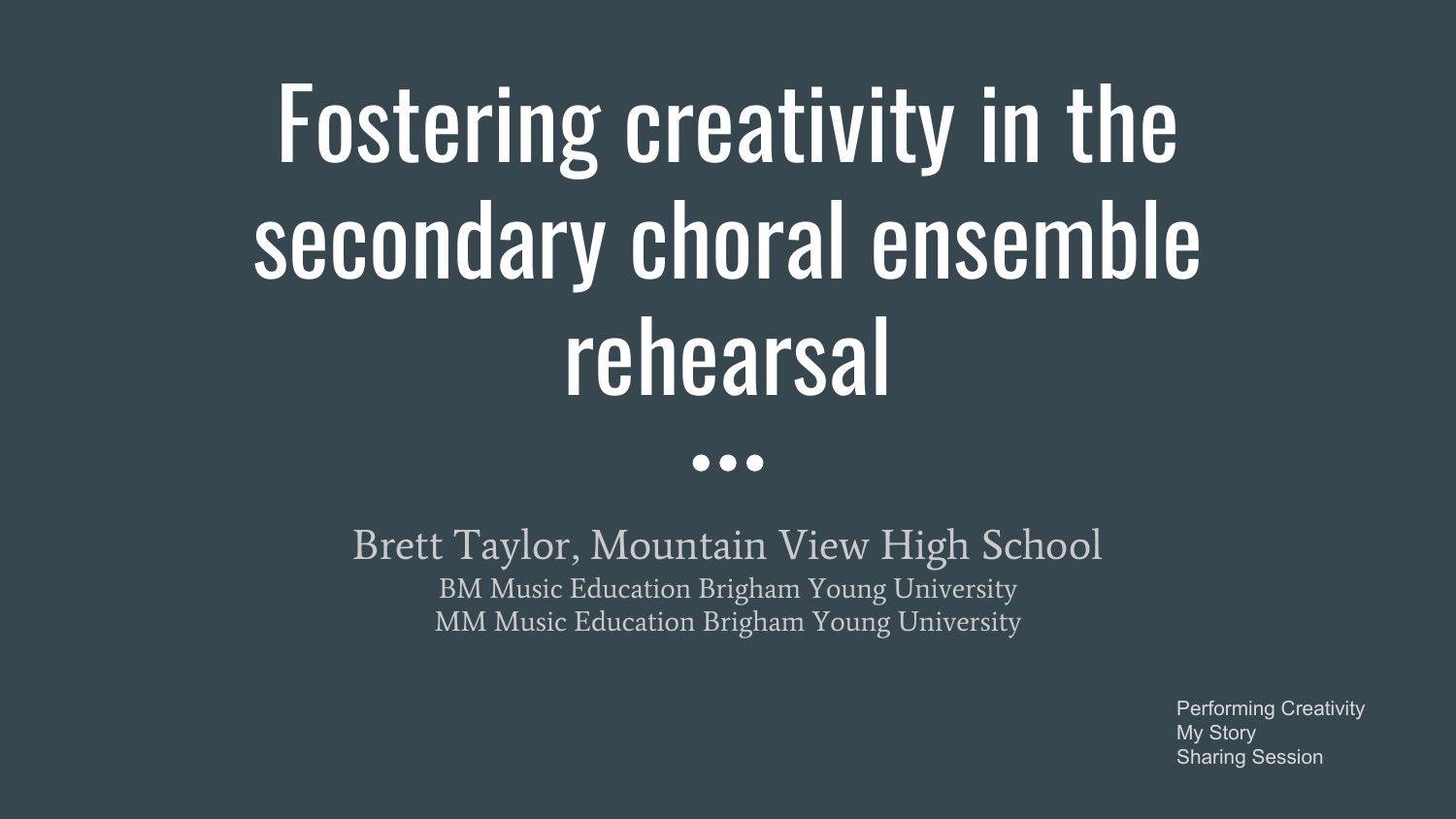## Setting the Stage

Provide safe place for risk taking

Model creativity and vulnerability

Encourage growth mindset instead of fixed mindset

Tips for promoting the habit of creativity:

- 1. Give opportunity to engage in it
- 2. Give encouragement
- 3. Emphasize the process over the product

**Performances Discussion** Improvisation **Ostinato Circlesongs**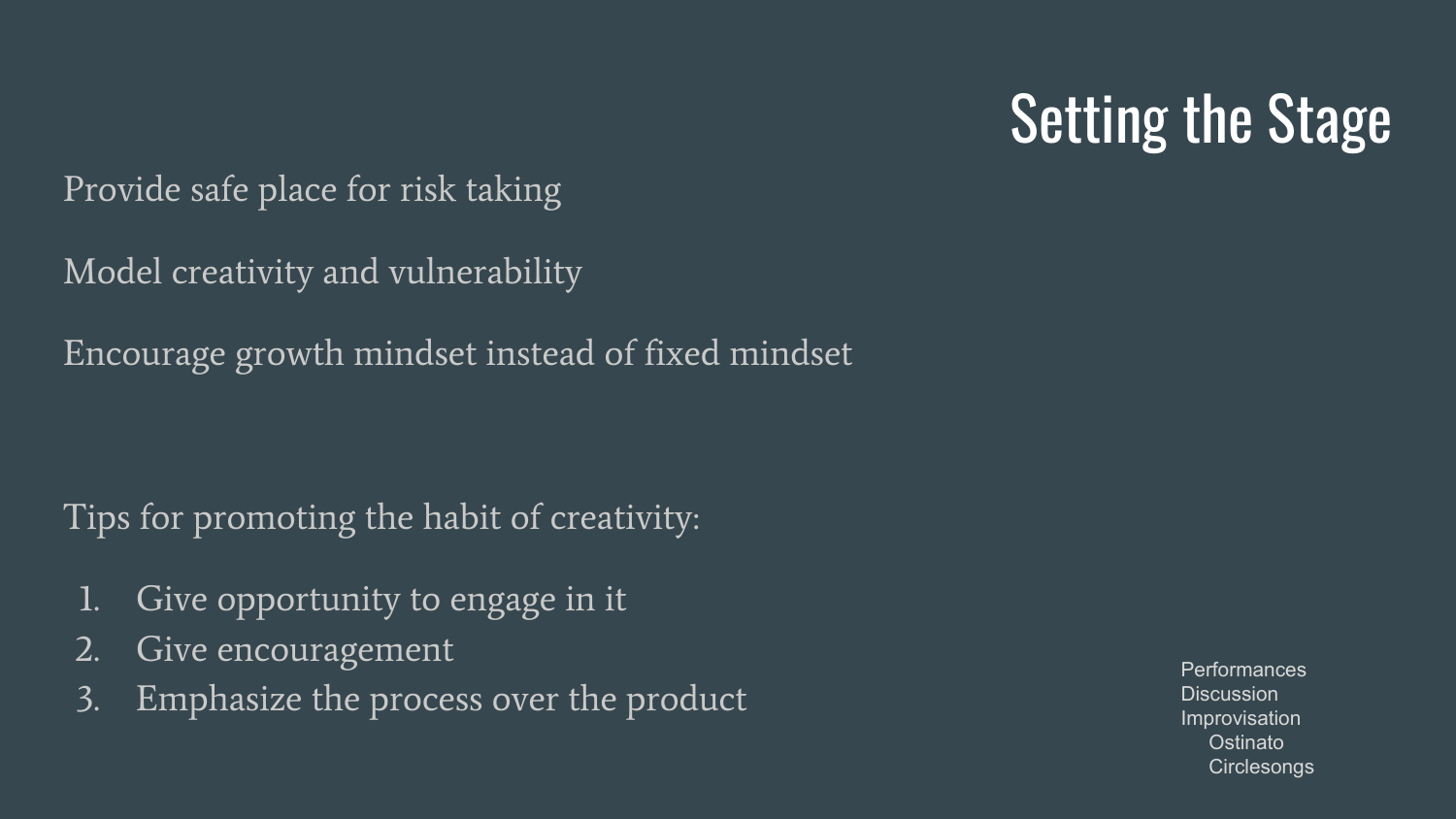#### Defining Musical Creativity

"The engagement of the mind in the active, structured process of thinking in sound for the purpose of producing some product that is new for the creator."

(Peter Webster, 2002)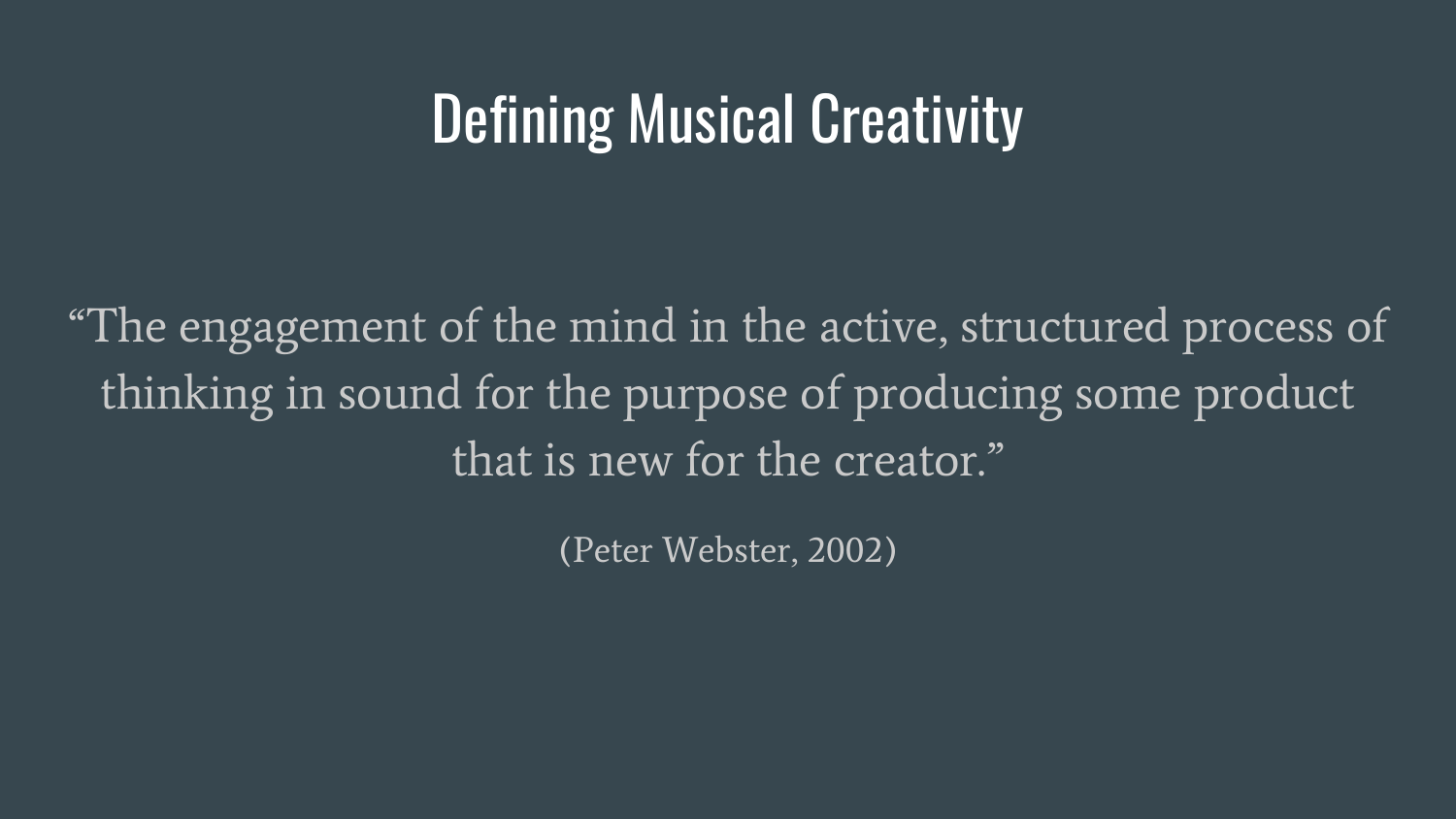#### Four types of creativity

Fluency - thinking of lots of possibilities

Flexibility - thinking of lots of different possibilities

Originality - thinking of unique possibilities

Elaboration - developing and combining possibilities

(Torrence 1974, Kratus 1990 & 2017)

Antecedent / Consequent Listening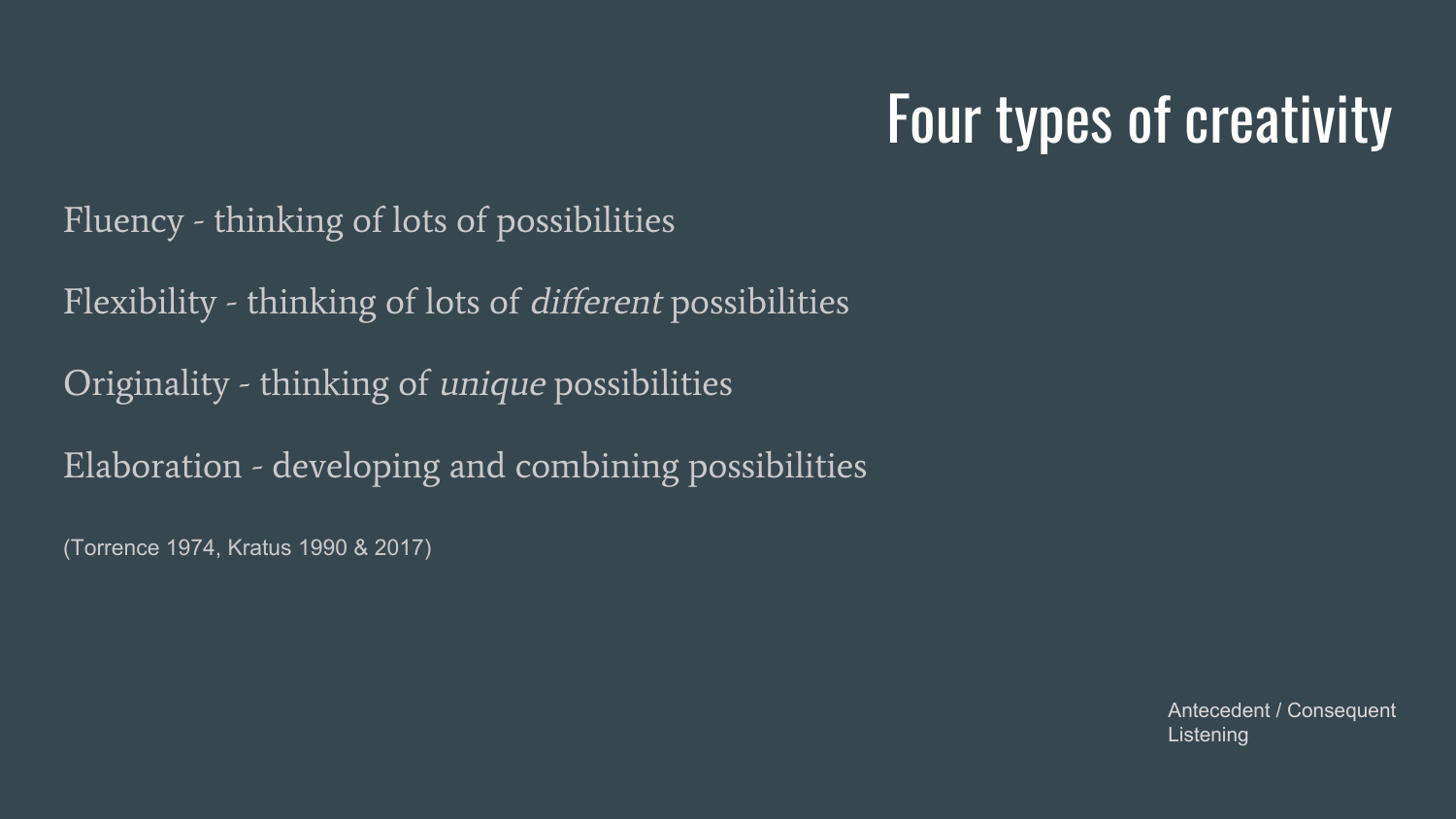### Listening Categories

Rhythm – fast/slow, long/short, repetitive/varied

Melody – smooth/jagged, diatonic/chromatic, simple/complex

Harmony – major/minor, harmonic rhythm, repetitive/varied, simple/complex

Texture – thick/thin, high/low, simple/complex

Dynamics – loud/soft, phrasing, word accent

Form – repetition of sections, eg. ABABCB

Timbre – quality of sound, bright/dark, smooth/brash, instrumentation, vowel color

Process – contrast, imitation, composition, motif

Image/story – thought, idea, or visual

Emotion – feeling of music/text or in response to music/text

Style – articulation (legato, staccato, marcato), vocal technique, historic period

Judgment – critique of the performance or composition

**Composing**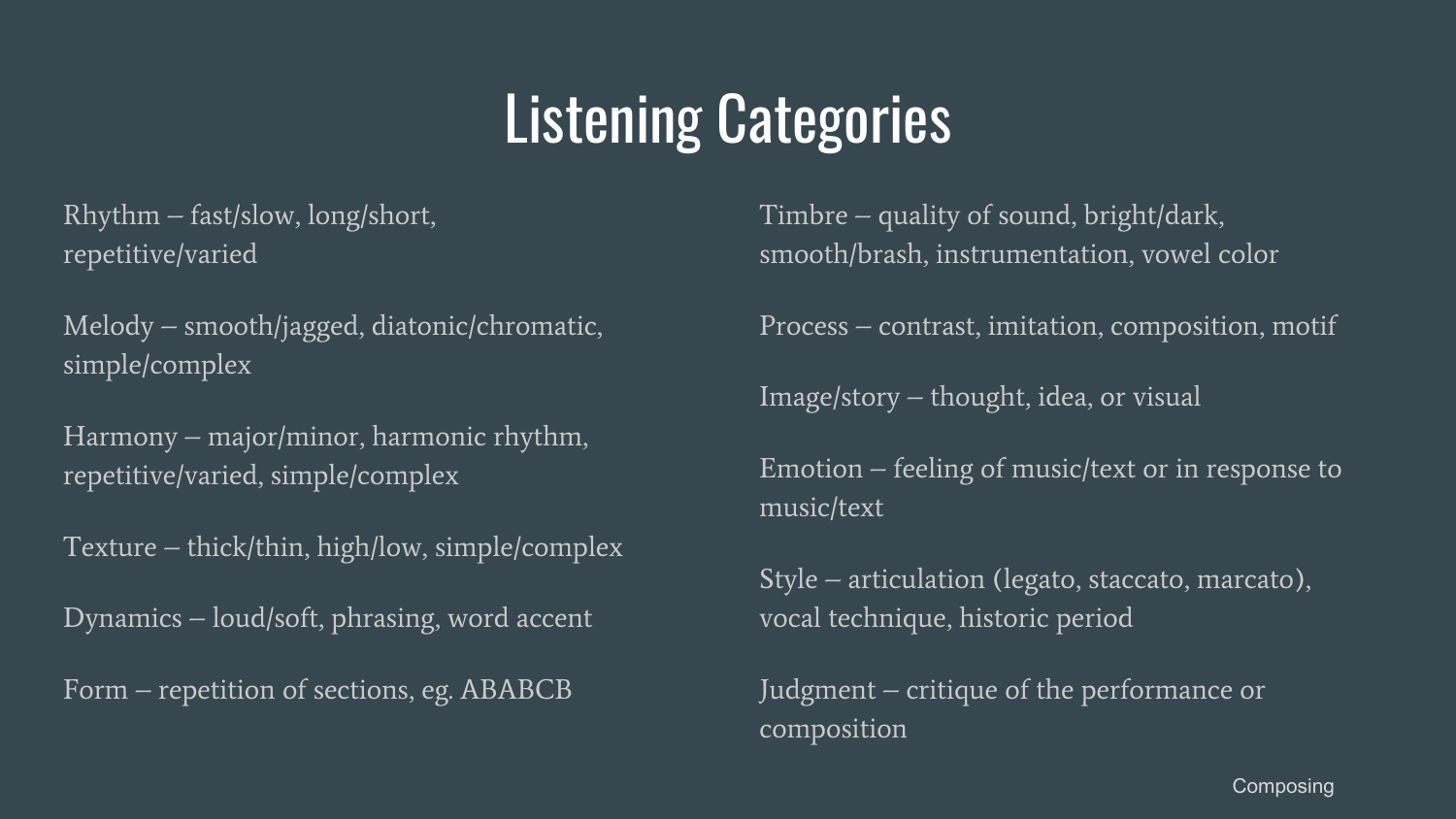#### Development

Increase Accountability

Increase Visibility

4 musical processes: Composing, Improvising, Performing, Listening 4 classifications of creativity: Fluency, Flexibility, Originality, Elaboration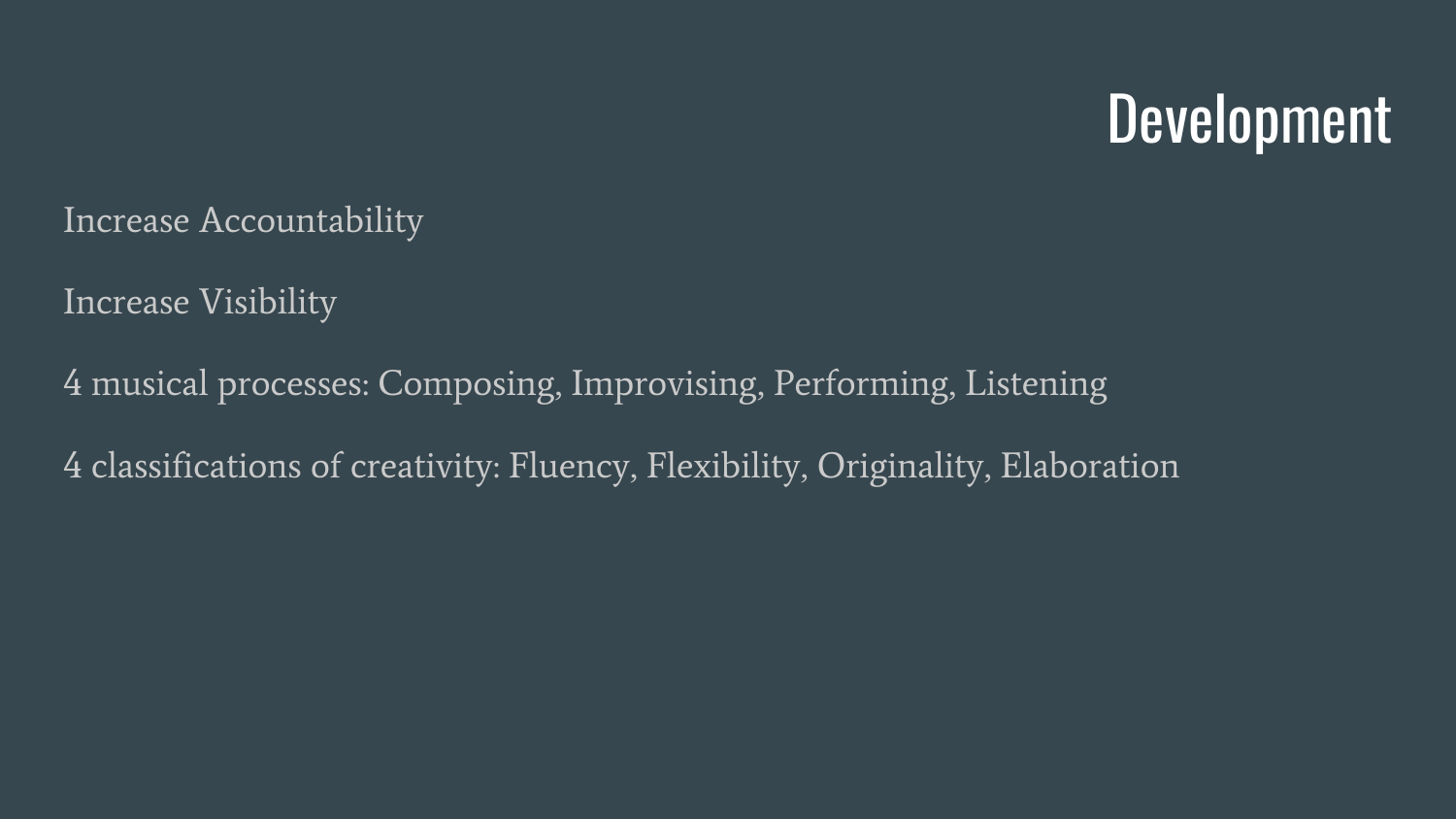#### Other notes:

#### Content specific (even within music)

Performance technique need not preceed creativity. "When a healthy balance is achieved, as so many sensitive, creative music educators successfully achieve, musicianship flourishes, with all its attendant joys and satisfactions." (Bennett Reimer, 2003)

Creativity requires alternating divergent and convergent thinking. Too much of traditional music rehearsal focuses on convergent only.